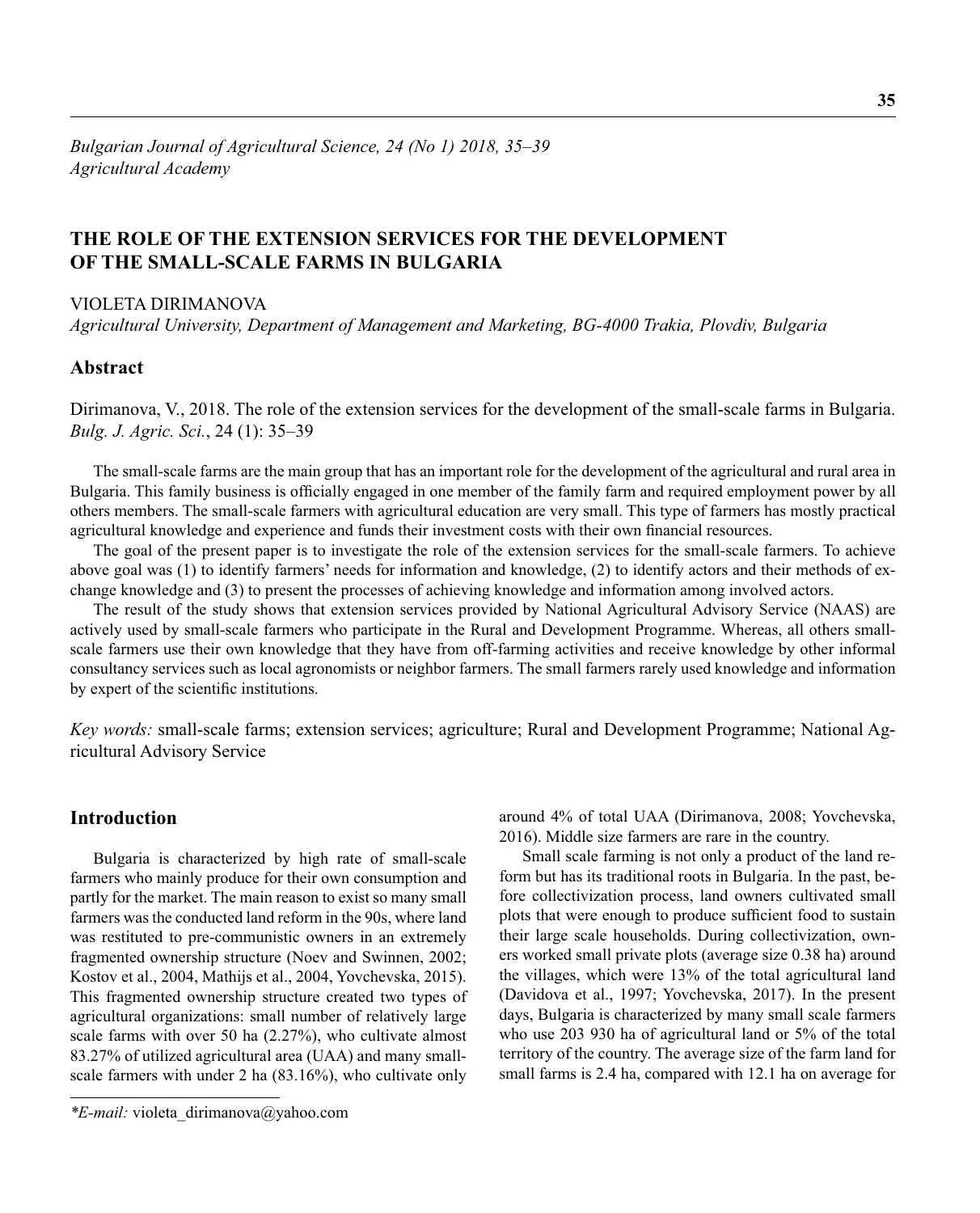all farms. Between 2005 and 2010, land used by small farms decreased about  $20\%$ . However, there was a significant increase of the average size of the farm land per holding  $-1.6$ ha to 2.4 ha (Agrostatistic, MAF, 2010).

*The aim of the present paper is to investigate the role of the extension services for the small-scale farmers. To achieve above goal was (1) to identify farmers' needs for information and knowledge, (2) to identify actors and their methods of exchange knowledge and (3) to present the processes of achieving knowledge and information among involved actors.* 

The research, also, will try to answer the follow research questions: (1) what kind of needs and demands do small farmers expect to be served by the advisory services?; (2) what is the role of the National Agricultural Advisory Services (NAAS) in co-operation with small scare farms?; and (3) what types of cooperation have been created by owners of small farms as a result of the co-operation with the NAAS?, with the purpose to describe and analyze the performance of the knowledge flow and identifying the best-fitting practices for advisory service.

#### **Material and Methods**

The South-Central planned region is the region with the highest number of small-scale agricultural farms and their number is 27 480 (32% of the total number for the country). In the other planned regions, the average number of smallscale agricultural farms is around 12 000-14 000 (12-14% of the total number for the country). The chosen district of study is Plovdiv because the average area of the farmland used is 4.2 ha. The most number of vegetables producers (48% for the country) are located in this area, followed by grape producers (33% for the country) and tobacco producers (55% for the country).

Four consultancy organizations were selected and interviewed for the purposes of the research in the study region: (1) NAAS, (2) two private consultancy companies and (3) one non-governmental organization. 15 small farmers who were participating in the Rural Development Program (RDP) were interviewed, as well as 2 small farmers who are not participating in any governmental and European programs.

*The developed questionnaires* were of two types. The first type of questionnaire was targeted at organizations providing consultancy services and the second type at the small-scale farmers. The questionnaires for experts at the consultancy services organizations included questions that were targeted at understanding how do they operate, assist to and consult the newly established small-sized and semi-subsistence agricultural farms. The questionnaires covered several sections: short description of the farm production, ways and methods of information acquisition, knowledge and information types searched by farmers. The questionnaires to the small scale farmers were targeted at understanding in which programs do they participate, how do they search for information and knowledge who are their main consultants, what type of assistance do they get from the consultancy organizations, what agricultural knowledge do they have, and if they do not have any, how do they obtain it.

### **Results and Discussion**

In the study, several groups of small scale farmers in Bulgaria were identified: (1) newly created farms by young people, (2) semi-subsistence farms and (3) small-scale farms that do not participate in any national and European programs. The limitation of the huge number of small-scale farmers was based of several criteria: the farmers to be of age up to 40, to be vegetables producers who grow at least two cultures and the size of the farm to be up to 4 economic units. Each group of the small-scale farmers has different their *need of knowledge, skills and information* and also use different forms of formal and informal advises.

*The small-scale farms* are established by young people for a period of 5 years and they are supported by 25,000 Euro in the measure 112 of RDP. This group of young farmers in the most of the cases does not have agricultural education and needs different types of advisory services. First of all, their needs are related to the development of business projects required to apply to measure 112 of RDP. This service is free of charge by the regional offices of NAAS but is paid if they use the services of private advisory firm. Then, they use various informal consultancies related to their productions by family members who are experienced in agriculture; by agronomists who work in the local agricultural pharmaceuticals stores or by neighbors, who are developing active agricultural activities. Frequently, they use accountants or accounting companies for keeping of tax and accounting documents and they pay for the services performed.

*The semi-subsistence farms* in Bulgaria produce mainly for domestic consumption and to supplement the income of their households but this farming type has economic potential for future development. The number of such small farms in the country is very high. They, usually, are not developed. They need to be restructured in order to be competitive at the Bulgarian and European marked. This is the reason why a special measure, 141, was included in RDP, according to which assistance is provided for the income of farms that have the capacity and desire to restructure. The support will help the small farmers to overcome the difficulties in paying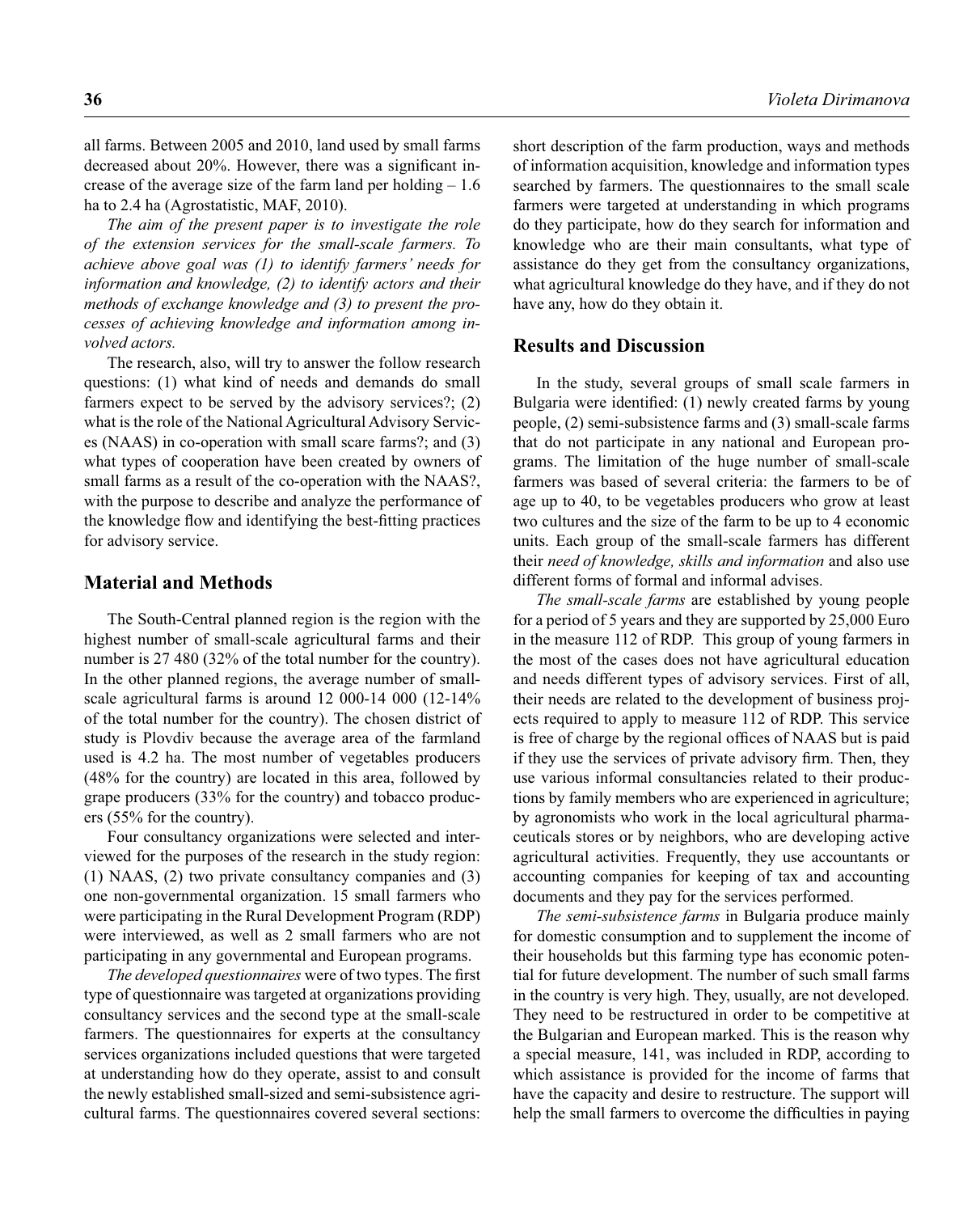their expenses related to the restructuring of the operations and will encourage their future development.According to the interviewed semi-subsistence farmers, who participated in measure 141, all of them have used the services provided by the regional office of NAAS in Plovdiv. They have used the experts of the office mainly for the preparation of the business plan required for the application process. They did not use other consultancy services related to their production. Mostly, they use advises for their production process by friends or family members who are agricultural producers, local agronomists, workers at the agricultural pharmaceuticals stores and seeds and fertilizers trade importers.

The number of *small-scale farms that do not participate in RDP* is high. One of the main reasons is they do not meet the requirements of the RDP measures they can apply for. Another reason is that a lot of the small-scale farmers do not wish to participate in any governmental and European programs due to the high transaction and administrative costs during the project implementation.

Therefore, the small-scale farmers from all groups in Plovdiv district are interested in agricultural innovation and implementation of the best agricultural practices. They are frequently visiting exhibitions, and looking for consultancies provided by the agricultural advisory offices or experts in the scientific field. But the main problem for them is not which innovation to implement but where to sell their production. Unfortunately, NAAS and the private consultants do not offer consultancies for realization and marketing of ready production.

There are several main *methods for obtaining information and knowledge* from the consultancy organizations used by the small-scale farmers was identified:

Face-to-face at the office of the consulting organization. This is the most frequently used method by the small-scale agricultural producers. They prefer to visit the consultancy organization on site and request the information they need or share the specific problem they need to solve with the expert.

*Face-to-face at the agricultural farm.* This method is actively used by the experts of the regional office of NAAS in Plovdiv and by the private consultants. The visits of the experts to the farms help them get acquainted with the activities performed; to assess the farm and to determine the improvements related to the maintenance of the soil in good agricultural and ecological state; to collect soil samples etc.

*Over the phone*. This method for consultancy services provision is used only if good relationships between the agricultural producer and the consultant are already established.

*Internet*. This method can be major source of information and is rarely used, depending on the age of the agricultural producer. Young farmers are actively using Internet for information searches related specifically to their production activities. They are also regularly visiting the web page of State Fund "Agriculture" looking for information related to all programs that are proposed and the web page of NAAS. As long as the age of the agricultural producers is going up, the Internet space is rarely used or is not used at all.

*Specialized magazines and literature.* The specialized literature is actively used by the agricultural manufacturers. For example, Land Source of Income Foundation issued for its customers and small agricultural producers 16 booklets up to the end of 2010. Technologies and plant-protection activities of various agricultural productions are presented in these booklets. Many of the small-scale farmers buy specialized literature related to specific productions from the bookstore of Agricultural University Plovdiv and the information materials related to the application requirements of RDP, social and health insurance for agricultural producers, growing of permanent crops, modern livestock breeding practices etc. issued by NAAS.

*Seminaries or open days organized by the regional offices of NAAS*. The regional office of NAAS in the town of Plovdiv is frequently organizing different training seminaries for its customers. They are actively using lectors from the Agricultural University and the scientific institutions in the region. These seminaries usually have a specified subject and the participants are small-scale agricultural producers. On such organized events the farmers do not only meet expert lecturers who are working in the same area as they are but also producers with same production or participation in similar measure. On such meetings the participants have the opportunity to establish contacts with other producers.

Rarely used methods for obtaining information and knowledge from the consultancy organizations used by the small-scale agricultural producers are:

*Correspondence via post or e-mail.* The correspondence between the agricultural producers and consultants is rarely performed via e-mail or post. Most of the producers prefer to visit the consultancy office or call the consultant over the phone.

*Specialized TV broadcasts and other media.* There are such specialized broadcasts and magazines in Bulgaria. They provide information about good agricultural practices and everything new that is happening in the field of Bulgarian and European agriculture. The agricultural producers are not using actively this type of information acquisition due to the limited time they have available.

**The major consultancy organizations** that provide consultancy services to the small-scale agricultural producers are: regional office of NAAS in Plovdiv and private con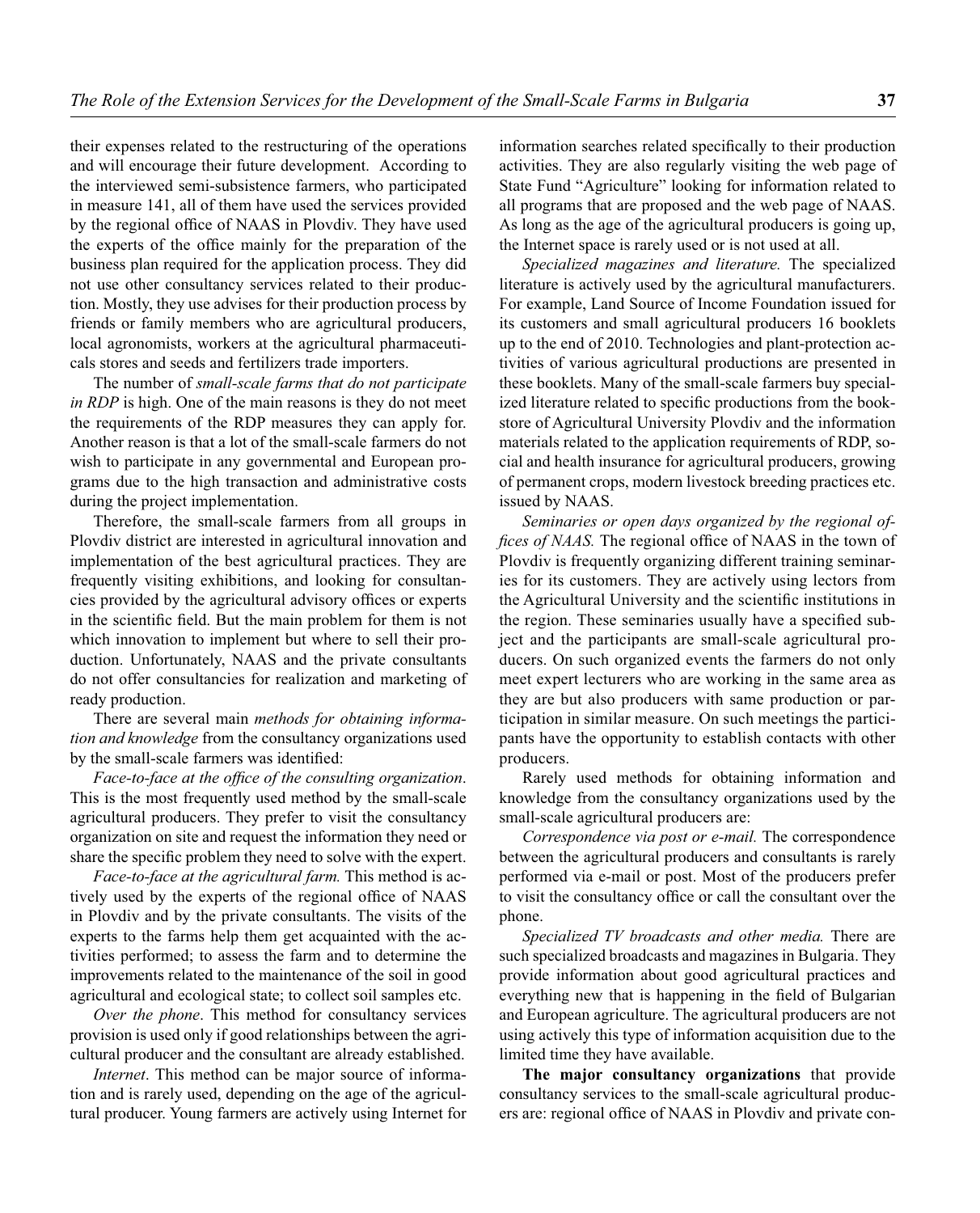sultancy companies (Figure 1). In addition, the small-scale agricultural farmers use consultancy services provided by:

 $\blacktriangleright$  experienced or acting local agronomists,

 $\triangleright$  agricultural pharmaceuticals stores located in the villages, where the agronomist-seller is able to fill in the plantprotection log books of the agricultural farmers of the village,

 $\triangleright$  neighbors – agricultural producers,

- family members with long years of agricultural experience,

- accountants or accounting companies,

- fertilizers, preparations, seeds, seedlings importers,

 $\triangleright$  markets, where they sell their production and acquire useful information,

> scientific institutes - NAAS invites agricultural producers to meetings with experts of the scientific units in order to be able to direct its customers to the right specialists.

So we can draw the conclusion, that the advisory services for the small-scale agricultural producers are performed mainly in the consultancy offices or at the field in the farms. The small-scale farmers have high level of trust to NAAS' experts and mostly prefer face-to-face method to obtain knowledge and information.



Fig. 1. Knowledge flow to small scale farms in Bulgaria *Source*: own investigation

#### **Conclusions**

The small-scale farms are the main group that is of importance for the development of the agriculture and rural areas in Bulgaria. They usually rely on own financial resources for funding of running and investment costs. Also, they have low credit rating due to lack of assets that can serve as credit security and high risk of agricultural operation. The shortage of own financial resources is restraining the investments in acquisition of land, agricultural equipment and diversification towards new operations. It is also an important factor that is limiting the application for investment programs for gratuitous financial support that require investments re-funding.

The small-scale farms sell their production mainly to the trade dealers and the livestock breading farms sell to processing companies. Due to the high market power of the middlemen and processing companies, small producers do not get the best market price. The small batches and inconsistent production quality also worsen the market positions of such farms. The lack of skills and knowledge of the smallscale farms for performing of marketing researches and low awareness of the market situation worsens their market positions and reduces the abilities of the agricultural producers to respond promptly and adequately to the market tendencies.

The lack of organization of the small agricultural producers does not allow the farms to utilize the opportunities for European funding in the sector and to offer their ready production to the market together. The direct sales of small producers are performed through informal channels and the access to formal channels is limited due to the high requirements towards the production. A lot of the small-scale farmers believe that consumers in the country are ready to support them. The reasons are good production quality, good taste of the products and the concern of the producers for the environment. Also a lot of the people interviewed believe that they have contribution to preservation of the social life and improvement of economic situation in the rural areas.

The strengths of the small-scale agricultural producers in Bulgaria are that they are strongly motivated, flexible and independent in management of operations and decision taking; they have experience and tradition in the production process; they own production practices targeted to preservation of the natural resources; connection to local communities and preference to the life style of the rural areas; and established system for advices in agriculture, science and education. These strengths have positive influence over the viability and stability of small-scale farms and have strong contribution to the development of rural areas in Bulgaria.

The weaknesses of the small-scale farms are: low productivity, high costs, low competitiveness and income earned from the farm. This list of the weaknesses is long and it also includes the following: low level of production mechanization; inappropriate specialization of the production field; unfavorable age and educational structure of the farms' managers; insufficient qualified work force; low level of cooperation between producers; low level of integration between the agricultural and processing sector; insufficient